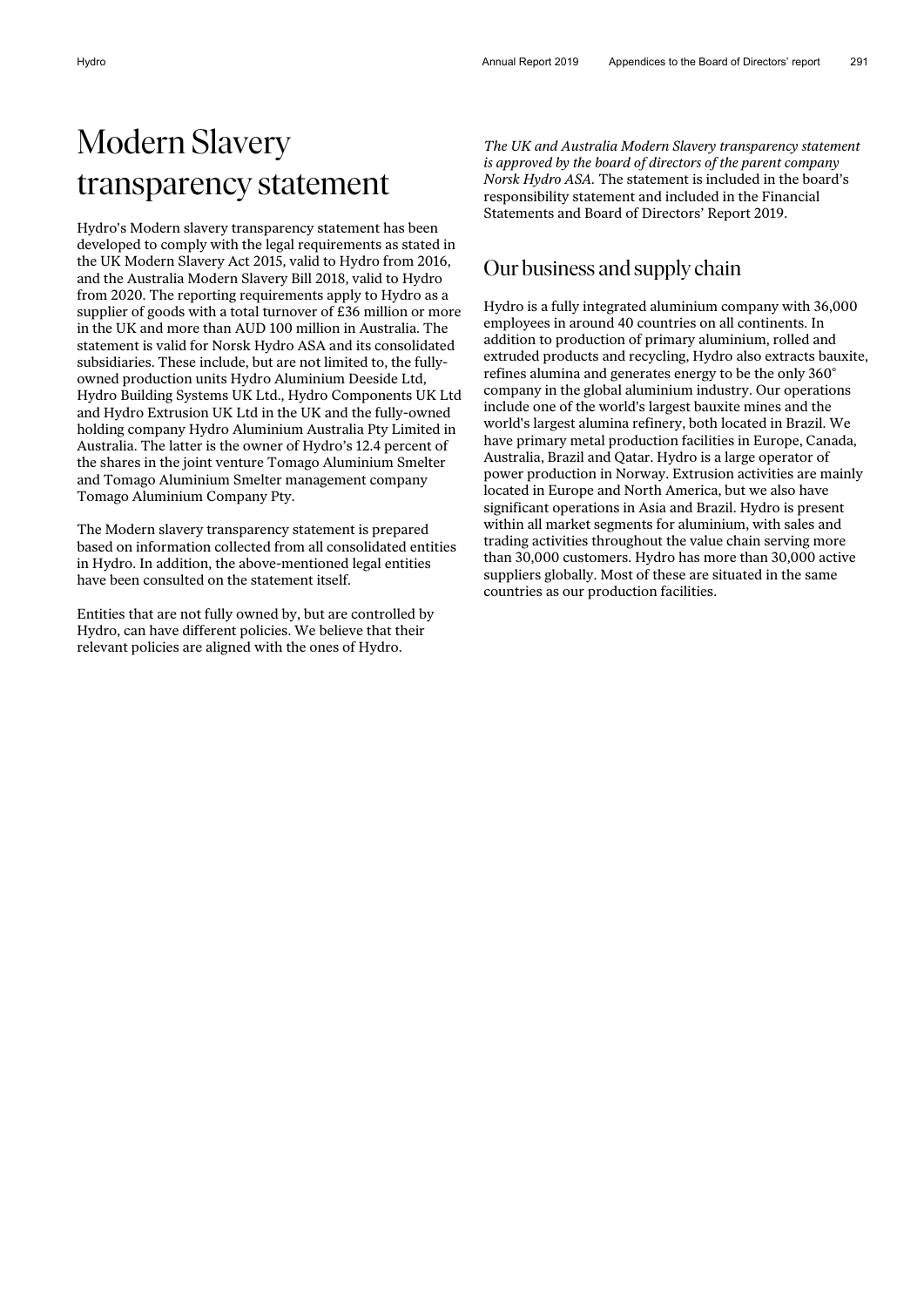**Hydro's supply chain**



The figure shows Hydro's supply chain related to its value chain, and does not reflect the current organizational structure.

#### Our policies and commitments

As a global aluminium company with mining interests, ensuring responsible conduct is important throughout Hydro's value chain. We have to consider our impact on society, spanning from construction to divestment, as well as the exposure to corruption and human rights violations, within our own operations and in the supply chain.

Our compliance system shall ensure that all persons acting on behalf of Hydro comply with applicable laws and regulations and with the requirements adopted by Hydro.

We are committed to respecting and supporting the human rights of all individuals potentially affected directly or indirectly by our operations, including freedom from modern slavery. As an employer, owner and purchaser, an important contribution toward respecting human rights is to secure decent working conditions in our organization, in minorityowned companies and with our suppliers.

We support the principles underlying the Universal Declaration of Human Rights, the UN Global Compact and ILO's eight core conventions. Our human rights policy is based on the UN Guiding Principles on Business and Human Rights, and we report on our adherence in the GRI index. We are a member of the International Council on Mining and Metals (ICMM) and are committed to following their principles and position statements. We use the GRI Standards for voluntary reporting of sustainable development. Hydro's human rights management is based on the OECD Due Diligence Guidance for Responsible Business Conduct

Hydro's Human Rights Policy was developed in 2013 through a multi-stakeholder process. The policy was updated in 2016 and outlines the company's commitment to respecting and promoting human rights. The commitment is integrated in key procedures, including supply chain management, new projects and portfolio management and risk management. The policy is approved by the Corporate Management Board and is governed by EVP Corporate Development.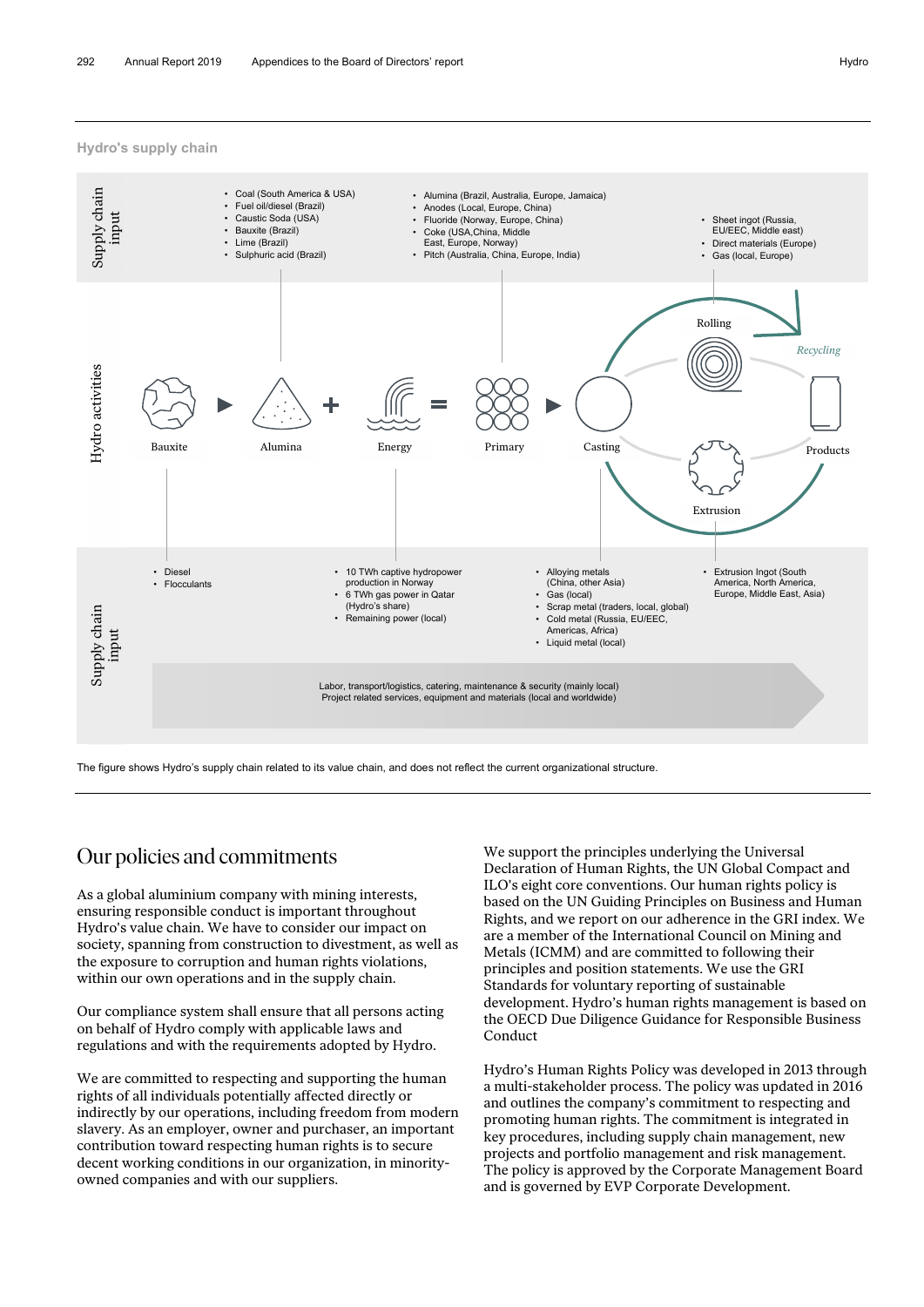Implementation of the Human Rights Policy is a line management responsibility. Human rights risk can be addressed in the business areas' Sustainability committees or similar fora. The committees typically include senior members or members of the management team of the business area. Information pertaining to Hydro's most severe human rights risks are communicated to the board of directors, the Corporate Management Board, business area management teams, and relevant parties such as union representatives.

Hydro's supplier and business partner requirements regarding social and environmental responsibility are, as stated in our global directives and procedures, an integral part of all stages of the procurement process. The requirements cover issues related to environment, human rights, anti-corruption and bribery and working conditions, including work environment.

These requirements set out in Hydro's Supplier Code of Conduct are based on international standards, including UN Global Compact, the ILO core conventions, UN Guiding Principles on Business and Human Rights and other UN documents and instruments. The Supplier Code of Conducted will be updated in 2020.

The principles in Hydro's Supplier Code of Conduct are made binding through contractual clauses, to ensure suppliers and business partners reflect the values and principles that Hydro promotes internally and externally. Standard contracts also include clauses on auditing rights and the supplier's responsibility to actively promote the principles with its own suppliers/contractors and sub suppliers/subcontractors of any tier that have a material contribution to the supply of goods and services to Hydro under the contract.

For legal entities where Hydro holds less than 100 percent of the voting rights, Hydro representatives in the boards of directors shall endeavor to implement the ambitions and principles related to Hydro's global policies including human rights.

### Training and capacity building

Human rights responsibilities are part of Hydro's Code of Conduct, which is translated into 18 languages. The Code of Conduct includes our opposition to all forms of human trafficking and forced or compulsory labor. Training in the Code of Conduct is mandatory for all employees. In addition, more specific training on relevant human rights topics is given to functions involved in procurement and social responsibility on a regular basis. E-learnings on Hydro's Social responsibility, including human rights, are available to all employees.

Hydro works to strengthen and improve suppliers' performance. This may be done through dialogue, sharing of knowledge, innovation processes, incentives or supplier development programs.

In Brazil, suppliers can apply to participate in a comprehensive, year-long supplier development program. In 2019, 26 supplier companies participated in the program.

#### Risk assessments of human and laborrights

With more than 30,000 active suppliers, Hydro risks being exposed to human rights violations including modern slavery. Hydro did not detect severe human rights impacts in our own operations in 2019.

Human rights due diligence is integrated in Hydro's processes. As part of the Enterprise Risk Management process, risk of adverse human rights impacts is discussed. Based on this, mitigating actions are developed and included in business plans in the business areas. Business plans are monitored, followed up and evaluated through the year in regular meetings with the Corporate Management Board.

Hydro's procedure for integrity risk management of business partners includes suppliers and customers, strategic partners and intermediaries/agents. It sets requirements for risk assessments and integrity due diligence when entering into a new business relationship or renewing an existing contract. Implementation is risk-based and takes into consideration contractual value, sector specific risk, human rights risk, corruption risk and more.

Suppliers, customers and other business partners registered in our main accounting systems are screened on a weekly basis against recognized international sanction lists. Furthermore, supplier audits and site visits are performed by Hydro personnel and external auditors based on risk analyses, and include environmental, social and governance topics, including human rights.

We consult with interested and affected parties in the identification, assessment and management of significant impacts associated with our activities. This includes communicating findings and addressing mitigating actions. We also consult with human rights experts knowledgeable about the local territories where we operate or through established partnerships.

Before new projects, major developments or large expansions are undertaken, we conduct environmental and social impact assessments when relevant, which includes evaluating risks for adverse human rights impacts in line with internationally accepted standards such as IFC Performance Standards, Equator principles and UN Guiding Principles on Business and Human Rights. This includes the principle of free, prior and informed consent when Indigenous and Traditional Peoples are involved. Dialogue with affected groups gives input to development plans. We strive to act in an open and credible manner, and gather views from interested parties, aiming for a common understanding of the decisions that are made.

Hydro's human rights management is risk-based. In countries with higher risks for adverse human rights impact, we aim to conduct stand-alone human rights impact assessment and mitigating action plans. Hydro recognizes that there are potential risks of adverse impacts concerning our operations in Brazil and in the Middle East, as well as in our supply chain. The risk of incidents of child labor abuse, compulsory or forced labor in our supply chain is low in the majority of Hydro's business areas. We do, however, recognize a risk of forced or compulsory labor among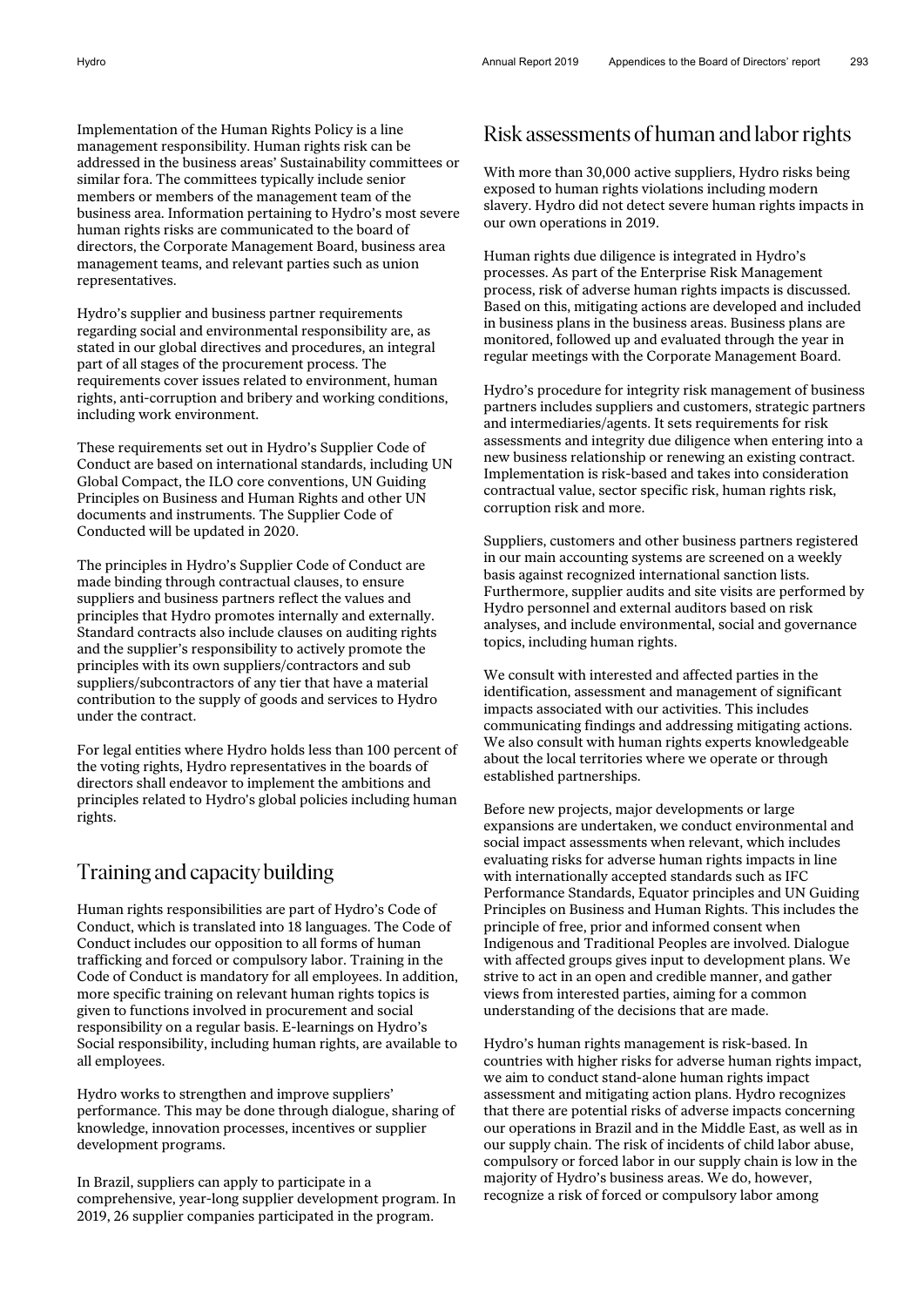suppliers in the Middle East, South America and Asia. This is followed up through supplier audits, etc.

Hydro's framework for human rights management was reviewed in 2019. The identified improvements include revision of the Human rights policy and strengthening of due diligence and risk mapping procedures. The improvement work will continue in 2020.

We engage with rightsholders and stakeholders both internally and externally to help inform about the effectiveness our human rights impact management.

Dialogue with the employees' representatives includes involvement at an early stage in all major processes affecting employees, and we have a tradition for open and successful collaboration between management and unions.

Hydro has regular dialogue with communities, and more frequent and structured dialogue in communities with higher risk of adverse human rights impact. We develop and plan community dialogues in collaboration with affected communities, based on their needs and expectations. Community members in Brazil and at several other major sites are invited to plant visits on a regular basis. We also have regular dialogue with non-governmental organizations, academia and other civil society actors to discuss our human rights management.

Grievance, or complaint, mechanisms are important to understand the impact of Hydro's operations on the rights of individuals and groups affected by our operations. Grievances may be of any kind, including social and environmental issues, and can be made anonymously. In situations where we identify adverse human rights impact, we work to mitigate, prevent, address and remedy potential adverse impacts as recommended in the UN Guiding Principles on Business and Human Rights. Hydro will not tolerate retaliation against anyone who speaks up in good faith to ask a question, raises a concern, reports a suspected violation or participates in an internal company investigation. We have several grievance mechanisms depending on stakeholder groups.

#### Responsible behavior

We recognize that business can have an important role in supporting the fulfillment of human rights.

Hydro's social responsibility is founded on the basis of making a positive difference by strengthening our business partners and the local communities where we operate. To deliver on this, we target the fundamental drivers of longterm development. In line with local stakeholder expectations and needs, and through strong partnerships, we aim to:

- Contribute to quality education in our communities
- Promote decent work throughout the value and supply chain
- Foster economic growth in our communities
- Strengthen local communities and institutions through capacity building on human rights and good governance

We have committed to contribute to quality education and capacity building for 500,000 people in our communities and for business partners from 2018 until end of 2030.

In 2019, we reached a more than 26,000 people. Continuous improvement of current initiatives and development of new effective, high-impact initiatives will be important going forward.

Through our operations, we contribute to the economic and human development of our employees and the communities in which we operate. We work to ensure informed and effective participation by individuals and groups who are actually or potentially affected by our operations. We respect Indigenous Peoples' rights, including the right to free, prior and informed consent, and the rights of local communities when our activities may affect their lands, territories and livelihoods.

We are concerned about fundamental labor rights, such as freedom of association and collective bargaining, minimum wage requirements and the regulation of working hours. We have a long tradition of maintaining a good dialogue with employee organizations. Hydro's major sites in Europe and Brazil are unionized. Extruded Solutions has a major presence in the USA, and 60 percent of our US employees are working at unionized sites. We have activities in countries where trade unions are restricted, where we look for alternative forums to empower employees. Hydro's Global Framework Agreement was last updated in 2016. The parties are currently negotiating a new agreement. The agreement aims at creating an open channel of information between the parties about industrial relation issues in order to continuously improve and develop good work practices in our worldwide operations.

An important contribution toward respecting human rights is to secure decent working conditions in our organization and promote the same standards in jointly operated and minority-owned companies, and with our suppliers. In Qatalum, in Qatar, where Hydro holds a 50 percent share, the large majority of employees are migrant workers. Proper working conditions for them is key to us.

Security guards are employed on a regular basis to protect our personnel and assets. No armed guards were engaged in our activities in 2019, and there were no significant incidents reported in connection with the use of security guards. Hydro is committed to the Voluntary Principles on Security and Human Rights.

All documents listed under References below are also valid for all our subsidiaries subject to the UK Modern Slavery Act and the Australia Modern Slavery Bill.